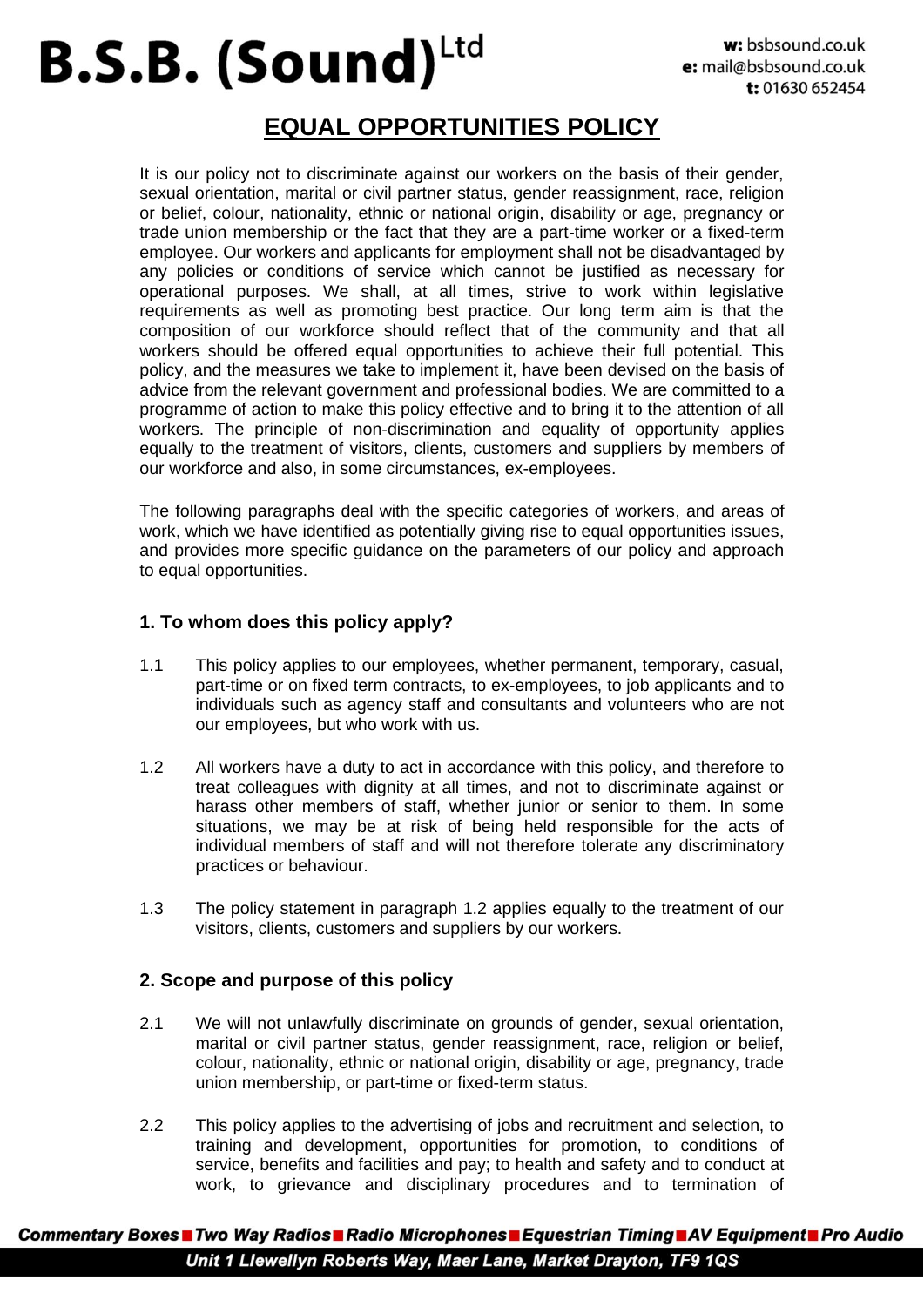## Ltd **B.S.B. (Sound)**

employment, including redundancy.

2.3 We will take appropriate steps to accommodate the requirements of workers' religions, cultures, and domestic responsibilities.

#### **3. Forms of discrimination**

3.1 Discrimination may be direct or indirect and it may occur intentionally or unintentionally. Direct discrimination occurs where someone is put at a disadvantage for a reason related to one or more of the grounds set out in paragraph 2.1. For example, rejecting an applicant of one race because it is considered they would not 'fit in' on the grounds of their race, could be direct discrimination. Indirect discrimination occurs where an individual is subject to an unjustified provision, criterion or practice which puts them at a particular disadvantage because of, for example, their sex or race.

#### **4. Recruitment and selection**

- 4.1 We aim to ensure that no job applicant receives less favourable treatment on any of the unlawful grounds listed in paragraph 2.1. Recruitment procedures will be reviewed regularly to ensure that individuals are treated on the basis of their relevant merits and abilities and that sufficiently diverse sectors of the community are reached. Job selection criteria are regularly reviewed to ensure that they are justifiable on non-discriminatory grounds as being essential for the effective performance of the job.
- 4.2 We shall take steps to ensure that knowledge of vacancies reaches a wide labour market and, where relevant, groups under-represented in our business. Where appropriate, use may be made of lawful exemptions to recruit suitably-qualified people to cater for the special needs of particular groups. Vacancy advertisements shall include an appropriate short statement on our equal opportunities policy and a copy of this policy shall be sent to those who enquire about vacancies.

#### **5. Staff training and promotion and conditions of service**

- 5.1 Staff training needs will be identified through regular staff appraisals. All workers will be given appropriate access to training to enable them to progress within the organisation. All promotion decisions will be made on the basis of merit.
- 5.2 The composition and movement of workers at different levels will be regularly monitored to ensure equality of opportunity at all levels of the organisation. Where appropriate, steps will be taken to identify and remove unnecessary or unjustifiable barriers and to provide appropriate facilities and conditions of service to meet the special needs of disadvantaged or under-represented groups.
- 5.3 Our conditions of service, benefits and facilities will be reviewed regularly to ensure that they are available to all workers who should have access to them, and that there are no unlawful obstacles to accessing them.

Commentary Boxes Two Way Radios Radio Microphones Equestrian Timing NAV Equipment Pro Audio Unit 1 Llewellyn Roberts Way, Maer Lane, Market Drayton, TF9 1QS